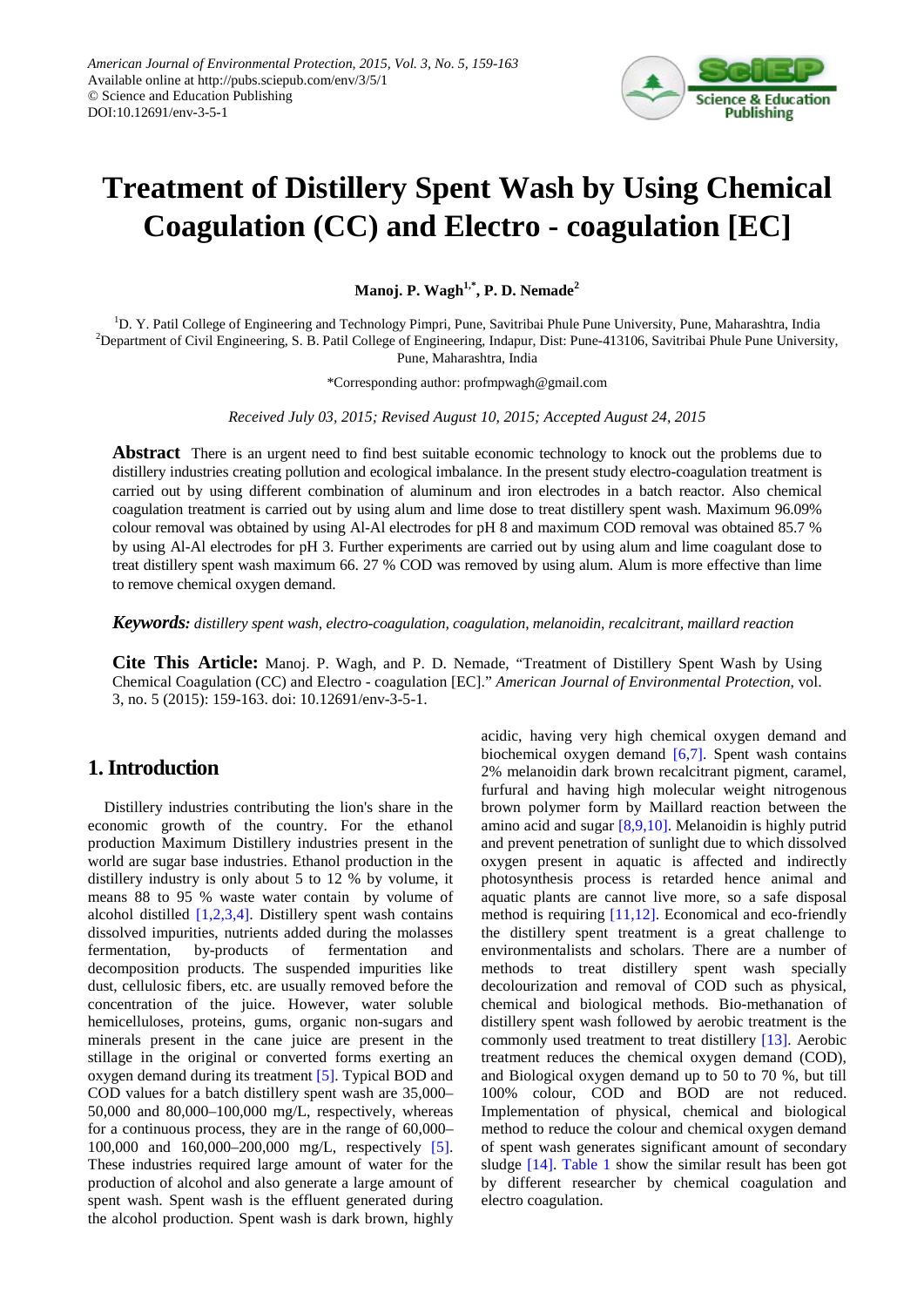**Table 1. Electro coagulation Treatment Modified table Khandegar et al., 2014 [18]**

<span id="page-1-0"></span>

| Times in<br>minutes | pH   | Currents<br>density<br>A/cm <sup>2</sup> | Anode $-$<br>Cathode | % COD<br>Removal | Refere<br>nces |
|---------------------|------|------------------------------------------|----------------------|------------------|----------------|
| 120                 | 3    | 0.817                                    | Al-Al,<br>Fe-Fe      | 81.3<br>52.4     | 14             |
| 120                 | 3    | 0.03                                     | $AI - AI$            | 72.3             | 15             |
| 130                 | 6.75 | 0.146                                    | $SS-SS$              | 63.1             | 16             |
| 180                 | 6.9  | 0.06                                     | $Pb - Pb$            | 85.2             | 17             |
| 140                 | 3    | 0.10                                     | Fe-Fe                | 56               | 19             |
| 60                  | 7.2  | 0.71                                     | $AI-AI$              | 99               | 20             |

This work investigates the feasibility of comparing electro-coagulation and chemical coagulation treatment to remove the colour and chemical oxygen demand (COD) of distillery spent wash. Electro coagulation reaction occurring at the electrodes for aluminum and iron electrodes is as follows

#### **For Aluminum electrodes [\[21\]](#page-4-7) At anode**

$$
Al \rightarrow Al^{3+} + 3e^-
$$
 (1)

**At Cathode**

 $Al+3H_2O \rightarrow Al(OH)_3 + 3H^+ +3e^-(2)$ 

 $2Al+3H_2O \rightarrow Al_2O_3 + 6H^+ +6e^-$  (3)

### **For Iron electrodes** [\[21\]](#page-4-7)

**At Anode**

$$
Fe(s) \rightarrow Fe^{2+} + 2e^{-}
$$
 (4)

$$
\text{Fe}^{2+} + 2\text{OH}^- \rightarrow \text{Fe(OH)}_2 \tag{5}
$$

#### **At Cathode**

 $Fe+2H_2O \rightarrow Fe(OH)_2 \rightarrow Fe(OH)_2 + H_2$  (6)

$$
\text{Fe}^{2+} + 1.5\text{H}_2\text{O} + 0.25\text{O}_2 \rightarrow \gamma\text{-FeOOH(s)} + 2\text{H}^+ \quad (6a)
$$

Fe was released to solution as Fe(II) [Reaction (4)] and was then immediately oxidized to Fe(III) due to water and oxygenated environment or by the dissolved oxygen. The Fe(III) then precipitated in the formation of iron oxides particularly Lepidocrocite (γ-FeOOH) at nanoscale [reaction (6a)] which is responsible for removal organic and inorganic COD and other metals ions, ultimately gives removal of colour and COD from wastewater. Distillery spent wash contains chlorides. By the passing the electric current generation of chlorine and hypo chloride irons occurs. It reacts with organic matter present is spent wash, and oxidation starts. Due to formation of hyphochorous acid and hyphochloride irons the organic matter decomposes because of their high oxidative potential. Following reaction takes place at anode and cathode. at anode

$$
2\text{Cl}^- \to \text{Cl}_2 + 2\text{e}^- \tag{7}
$$

$$
2H_2O + 2e^- \rightarrow H_2 + 2OH \tag{8}
$$

### **2. Materials and Method**

Distillery spent wash was collected from Sanjivani S.S.K. (Sanjivani Sahakari Sakhar Karkhana) limited, Kopargaon, Dist: Nagar, Maharashtra State, India. The characteristics of distillery spent wash are shown in [Table](#page-1-1)  [2.](#page-1-1) Chemical oxygen demand (COD), measure the organic strength of spent wash, was determined by dichromate method (closed reflux, titrimetric method) [\[15\].](#page-4-8) Colour of spent wash is measured by using spectrophotometer NV-201 having wavelength range 400-700 λ. Maximum absorbance wavelength 425 λ was selected for experiment % colour removal efficiency is calculated by using equation.

$$
C_{R} (\% ) = \frac{C_{i} - C_{f}}{C_{i}} \times 100
$$
 (A)

Where,  $C_R$  is the colour removal efficiency,  $C_i$  and  $C_f$  are initial and final colour removal of the sample.

|  |  | Table 2. Characteristics of distillery spent wash |  |
|--|--|---------------------------------------------------|--|
|  |  |                                                   |  |

<span id="page-1-1"></span>

| Parameter          | Values          |  |  |
|--------------------|-----------------|--|--|
| Colour             | Dark brown      |  |  |
| Odour              | Unpleasant burn |  |  |
| pH                 | 4.80            |  |  |
| $TDS$ (mg/L)       | 91700           |  |  |
| $TSS$ (mg/L)       | 26560           |  |  |
| $TS \, (mg/L)$     | 118260          |  |  |
| $BOD$ (mg/L)       | 43000           |  |  |
| $COD$ (mg/L)       | 128000          |  |  |
| Organic Carbon (%) | 3.7             |  |  |
| Nitrogen $(mg/L)$  | 1460            |  |  |
| Phosphorus (mg/L)  | 326             |  |  |
| Potassium $(mg/L)$ | 14300           |  |  |
| Calcium $(mg/L)$   | 6800            |  |  |
| Magnesium (mg/L)   | 4384            |  |  |
| Chloride (mg/L)    | 10650           |  |  |

Figure 1 shows the graphical (Schematic) representation of electro coagulation treatment which consist pair of electrodes, aeration system and D.C. supply.



**Figure 1.** Electro coagulation Treatment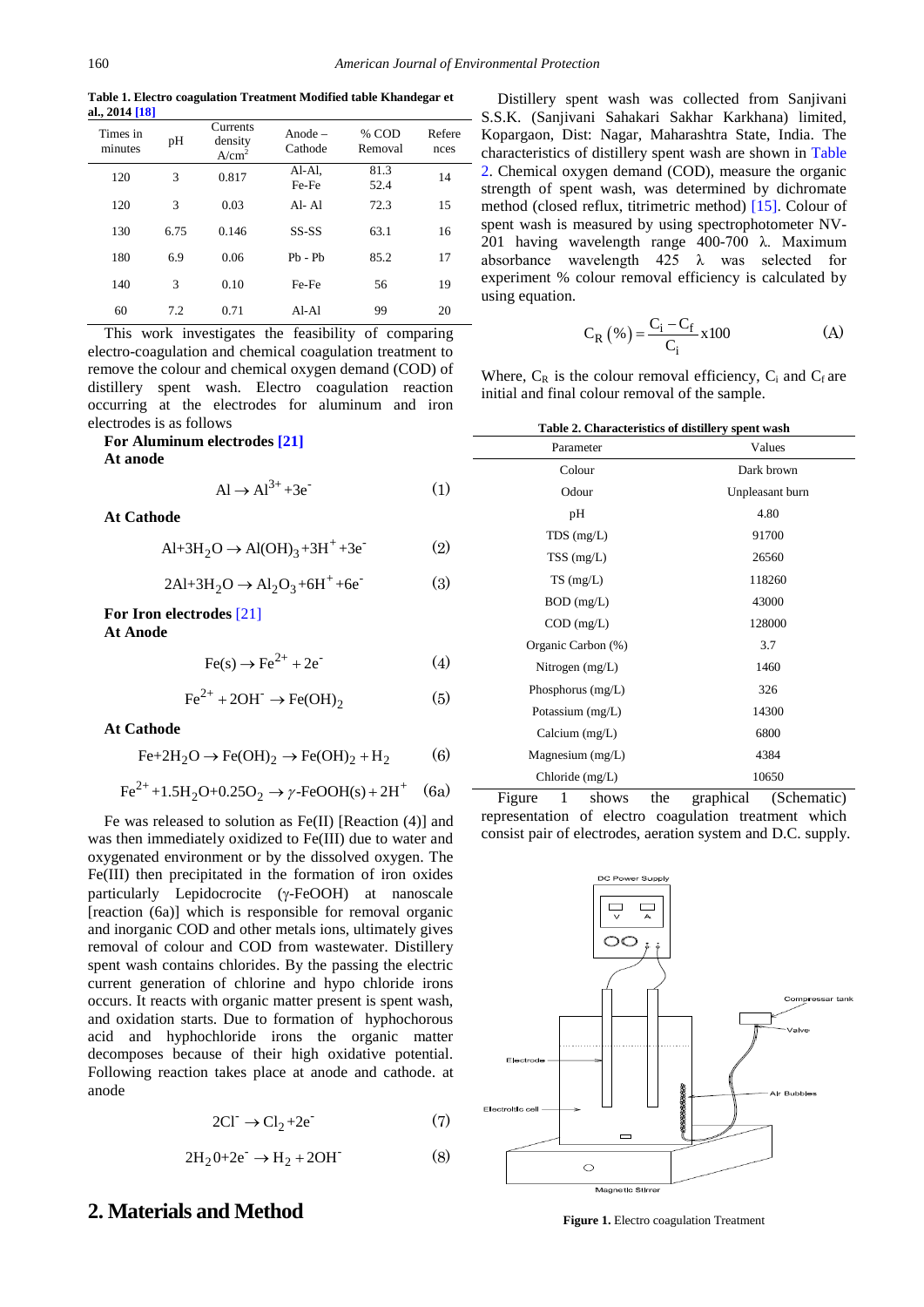

#### **Figure 2.** Experimental setup

Experiment was performed by taking 1000 ml of distillery spent wash in a beaker, combination of different electrodes are used such as aluminum- aluminum (Al-Al), iron- iron (Fe-Fe), aluminum iron in a batch mode operation. Aluminum and iron electrodes are having dimension 135x25x2mm, and dipping area is 110 x  $25mm^2$ , the spacing between electrodes is kept 3 cm apart. Direct current was applied in range from 20 V to 30 V the content in the beaker was agitated by a magnetic stirrer (Make REMI) , electrodes were keep 1.5 cm above for easy stirring , agitation speed is kept constant 500 rpm Figure 2 shows laboratory working experimental setup. Initially 20 V. Power supply is applied started at  $t = 0$  and at regular interval of 20 minute sample was collected. The efficiency of electro- coagulation was determined in terms of COD removal of raw wastewater and treated wastewater after 20 minute interval. COD removal efficiency is calculated by using equation

$$
Cc_R (\% ) = \frac{Cc_i - Cc_f}{Cc_i} \times 100
$$
 (B)

Where,  $Cc_R$  is the COD removal efficiency,  $Cc_i$  and  $Cc_f$ are initial and final COD removal of the sample.

# **3. Results and Discussions**

#### **Electrocoagulation**

### **3.1. Effect of pH on COD Removal**

Figure 3 and Figure 4 shows variation in COD removal for different pH and experimental plan shown in [Table 3.](#page-2-0) It is found that acidic condition is more favorable to remove the chemical oxygen demand (COD) of distillery spent wash due to decreased production of chlorine or hypochlorite at higher pH [\[15\].](#page-4-8) Al-Al electrodes are more effective than Fe-Fe electrodes because due to acidic condition iron electrodes are dissolved during performing experiments, maximum COD removal was 85.7% for Al-Al electrodes and for Fe-Fe 73.17%. Similar results are found by [\[18\].](#page-4-9) Figure 2 shows the experimental setup and colour removal by EC.

<span id="page-2-0"></span>

| <b>Table 3. Experimental Plan</b> |              |         |           |  |
|-----------------------------------|--------------|---------|-----------|--|
| electrodes                        | Voltage      | pH      | Agitation |  |
| Al-Al and Fe-Fe                   | 20 V to 30 V | 3,5,6,8 | $500$ rpm |  |



**Figure 3.** Effect of pH on efficiency of COD removal for Al-Al Electrodes



**Figure 4.** Effect of pH on efficiency of COD removal for Fe-Fe Electrodes

### **3.2. Effect of pH on Efficiency of Colour Removal**

Figure 5 and Figure 6 shows colour removal efficiency of electro-coagulation which is decreases with increase in concentration of melanoidin, electrodes consumption increases with increase in concentration of melanoidin. Decolourization efficiency of melanoidin is increases with increase in conductivity [\[9,14\].](#page-4-10) Acidic condition is not favorable to removal colour of distillery spentwash, maximum colour removal can be achieved at pH 8 for Al-Al electrodes. Aluminium electrodes are remove maxium colour upto 96.09 % Aluminum electrodes are more effective than iron electrodes.Colour removal efficiency by using Al-Al electrodes are shown in figure 7. Appearance of electrode before and after Effect of [EC] is shown in Figure 8.



**Figure 5**. Effect of pH on efficiency of Colour removal for Fe-Fe Electrodes



**Figure 6**. Effect of pH on efficiency of Colour removal for Al-Al Electrodes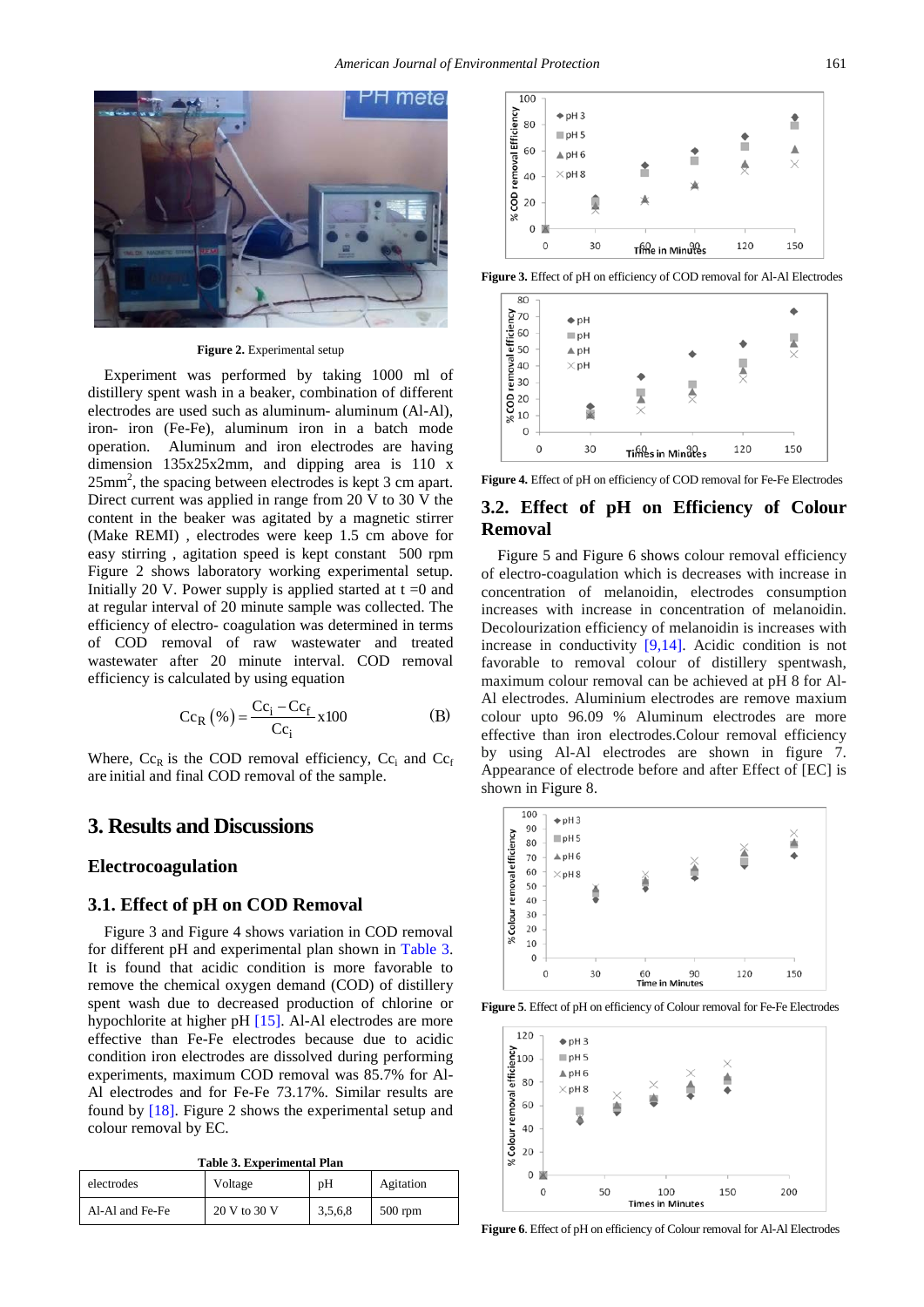

**Figure 7**. Colour Removal Efficiency by using Electro coagulation (EC)



**Figure 8**. Electrodes before and after [EC]

Operating cost is the essential parameter, on which application of treatment is depend; operating cost includes cost of material (electrodes) and cost of electricity consumption. In this paper cost of electrode is very less as compared to electric consumption. EEC is shown in [Table](#page-3-0)  [4.](#page-3-0)

```
Operating Cost = a \times Electrode consumption + b \times
```
#### Electricity Consumption

Where a and b is current market price of electrode material and current electricity price Rs/Kwh respectively.

Electric consumption is increases with increase in concentration of COD; approximate operating cost in this work is around 385 Rs /  $m<sup>3</sup>$ 

<span id="page-3-0"></span>

| <b>Table 4. Electrical Energy Consumption (EEC) for Electrodes</b> |         |                   |                       |         |  |  |
|--------------------------------------------------------------------|---------|-------------------|-----------------------|---------|--|--|
| Electrode                                                          | Volume  | Currents          | <b>IEEC1</b>          | % COD   |  |  |
| <b>Types</b>                                                       | Treated | density           | [kWh/m <sup>3</sup> ] | Removal |  |  |
|                                                                    |         | A/cm <sup>2</sup> |                       |         |  |  |
| $Fe - Fe$                                                          | 1000 ml | 0.032             | 0.0016                | 73.1    |  |  |
| $AI - AI$                                                          | 1000 ml | 0.04              | 0.002                 | 85.7    |  |  |

#### **3.3. Chemical Coagulation Treatment**

#### **Alum**

Figure 9 shows removal of COD using alum as a coagulant to treat distillery spent wash. Different coagulant dose such as 1 gm, 2 gm, 3gm and 4 gm of alum is mix with raw distillery effluent then mixture is allowed to stirrer rapidly for 10 minutes then slow agitation is carried out for half hour in a jar test. Then sample is filtered then its COD is determined by dichromate open reflex method maximum COD removal is 66.27 % at pH 5. Al<sub>2</sub> (SO4)<sub>3</sub>.18 H<sub>2</sub>O +Ca (HCO<sub>3</sub>)<sub>2</sub>  $\rightarrow$  2Al (OH)<sub>3</sub>.18 H2O<sup> $\downarrow$ </sup>+  $3 CaSO_4 + 6CO_2$ ---------- (C)

Al<sub>2</sub> (SO4)<sub>3</sub>. 18 H<sub>2</sub>O +3 mg (HCO<sub>3</sub>)<sub>2</sub>  $\rightarrow$  2Al (OH) <sub>3</sub>+ 3  $mgSO4 + 6 CO_2$ ------------ (D)

Reaction A and B indicate removal of excess oxygen by precipitating with hydroxide and forms as an aluminum hydroxide.



Figure 9. Effect of (Alum) coagulant dose on the COD removal efficiency

#### **Lime**

In another experiment lime is used as a coagulant to treat distillery spent wash with varying dose of 3gm, 6 gm, 9gm and 12 gm dose of lime was applied and allowed to mix rapidly in a jar test for 10 minutes then after 30 minutes for slow agitation, maximum COD removal is 51.43% as shown in Figure 10. Alum is more effective than lime to remove the chemical oxygen demand (COD) of distillery spent wash because aluminum present in  $Al<sup>+3</sup>$ state, while calcium exists in  $Ca^{+2}$  state. Hence alum is more effective than lime, alum react vigorously with oxygen as compared to lime.



**Figure 10.** Effect of (Lime) coagulant dose on the COD removal Efficiency

### **4. Conclusion**

Electro coagulation method is more effective than coagulation method. The electro –coagulation of distillery spent wash is carried out in a batch mode and optimum COD removal found to be 85.7 % for Al-Al electrodes, optimum voltage was 30 volt. Optimum decolourization of spent wash found to be 96.09% for 30 volt. So it is concluded that electro coagulation method implemented successfully to treat distillery spent wash.

### **List of Abbreviations**

Al-Al Aluminum - Aluminum Electrodes Fe-Fe Iron –Iron Electrodes